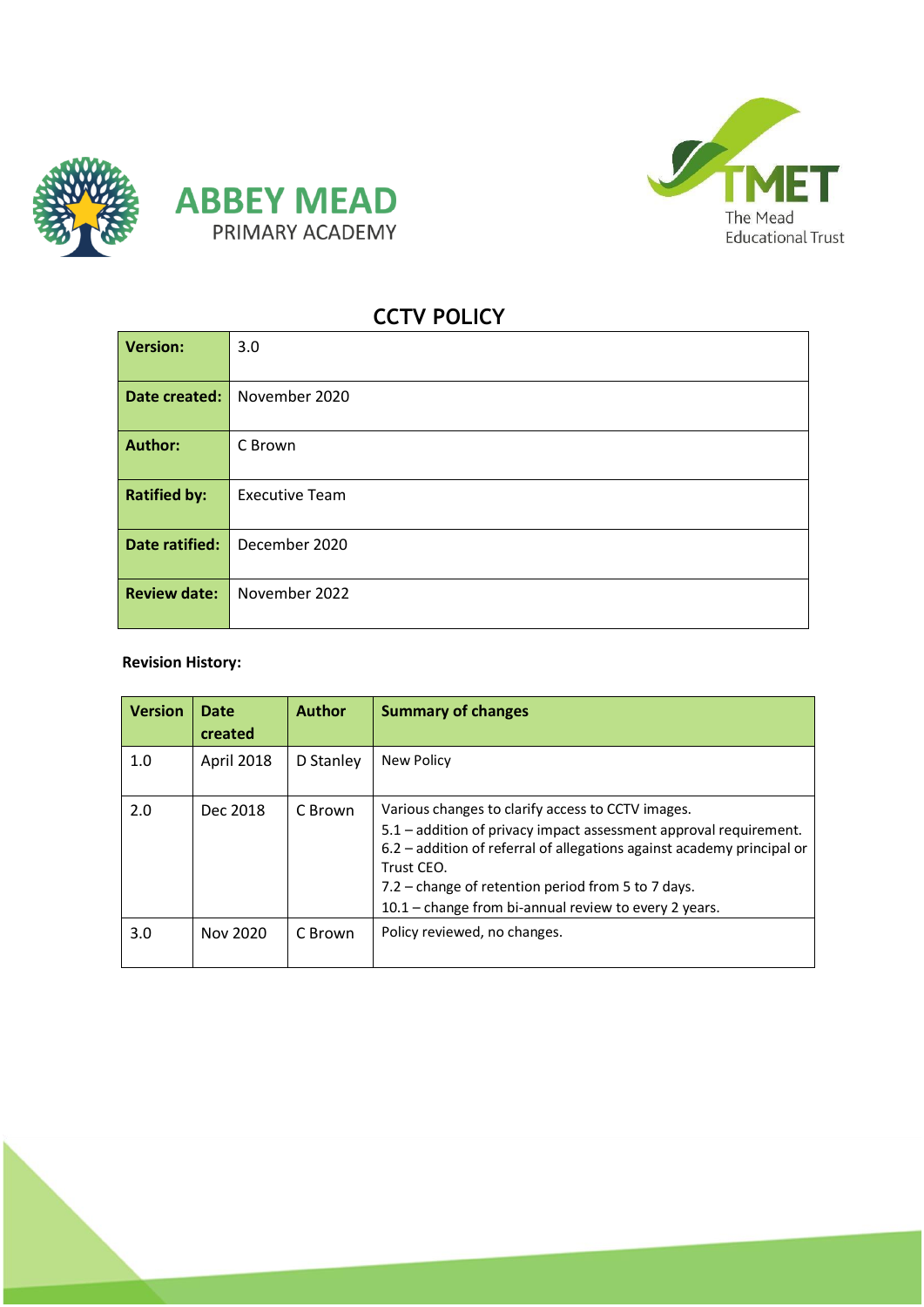# **1 Policy Statement**

- 1.1 TMET ("the Trust") uses Close Circuit Television ("CCTV") within some of the premises of the Trust which includes its academies. The purpose of this policy is to set out the position of the Trust as to the management, operation and use of the CCTV across the Trust and its academies.
- 1.2 This policy applies to all members of our workforce, visitors to the Trust and our academies and all other persons whose images may be captured by the CCTV system.
- 1.3 This policy takes account of all applicable legislation and guidance, including:
	- 1.3.1 General Data Protection Regulation ("GDPR")
	- 1.3.2 Data Protection Act 2018 (together the Data Protection Legislation)
	- 1.3.3 CCTV Code of Practice produced by the Information Commissioner
	- 1.3.4 Human Rights Act 1998
- 1.4 This policy sets out the position of the Trust in relation to its use of CCTV.

# **2 Purpose of CCTV**

- 2.1 The Trust and its academies use CCTV for the following purposes:
	- 2.1.1 To provide a safe and secure environment for pupils, staff and visitors
	- 2.1.2 To prevent the loss of or damage to the academy/Trust buildings and/or assets
	- 2.1.3 To assist in the prevention of crime and assist law enforcement agencies in apprehending offenders

# **3 Description of system**

3.1 Some of our academies have a number of cameras in and outside of the academy building. Some cameras have sound recording capabilities and there is a range of movable and fixed cameras.

# **4 Siting of Cameras**

- 4.1 All CCTV cameras will be sited in such a way as to meet the purpose for which the CCTV is operated. Cameras will be sited in prominent positions where they are clearly visible to staff, pupils and visitors.
- 4.2 Cameras will not be sited, so far as possible, in such a way as to record areas that are not intended to be the subject of surveillance. The academy/Trust will make all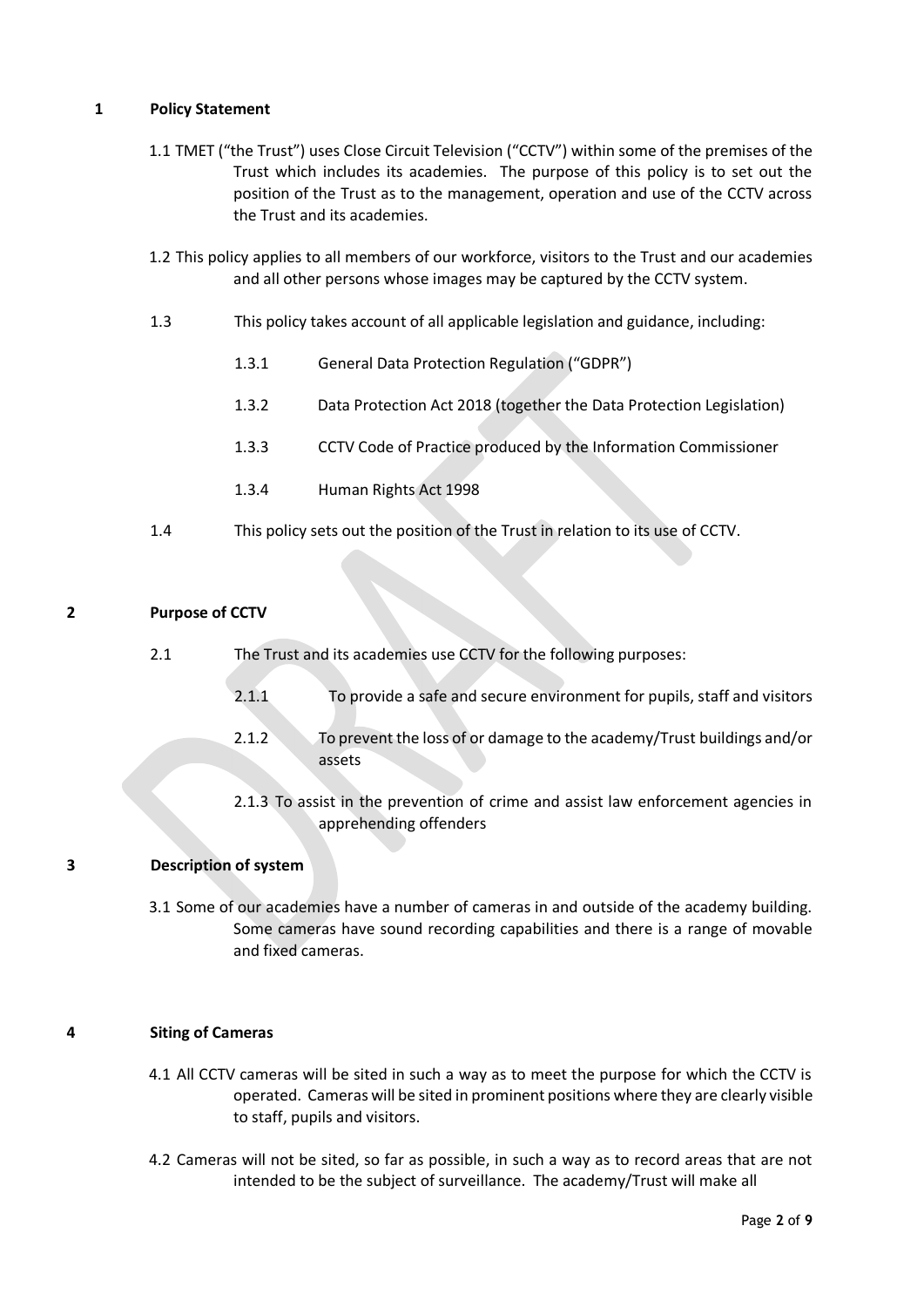reasonable efforts to ensure that areas outside of the academy/Trust premises and grounds are not recorded.

- 4.3 Signs will be erected to inform individuals that they are in an area within which CCTV is in operation.
- 4.4 Cameras will not be sited in areas where individuals have a heightened expectation of privacy, such as changing rooms or toilets.
- 4.5 Cameras may be located in classrooms and, where this is the case, employees and pupils will be made aware. Access to the footage is restricted and will only be used to fulfil the purposes in 2.1.

#### **5 Privacy Impact Assessment**

- 5.1 Prior to the installation or repositioning of any CCTV camera, or system, a privacy impact assessment will be conducted by the academy/Trust to ensure that the proposed installation is compliant with legislation and ICO guidance. The assessment will be approved by the Trust Data Protection Officer.
- 5.2 The Trust will adopt a privacy by design approach when installing new cameras and systems, taking into account the purpose of each camera so as to avoid recording and storing excessive amounts of personal data.

#### **6 Management and Access**

- 6.1 The CCTV system in the Trust and in each academy will be managed by a member of the academy/Trust Senior Leadership Team.
- 6.2 Any allegations against academy staff will be referred immediately to the academy Principal and only they will determine who needs to view the footage. Allegations against the academy principal will be referred to the Trust Chief Executive Officer (CEO). Allegations against central Trust staff will be referred to the Trust CEO. Allegations against the Trust CEO will be referred to the Chair of the Trust Board
- 6.3 On a day to day basis the CCTV system will be operated by an individual with appropriate technical ability. This may be a Network Manager, IT Technician or Site Manager depending on the structure at the academy.
- 6.4 The viewing of live CCTV images will be restricted (with the exception of live CCTV positioned in external public areas) to the academy/Trust leadership team, site management team, IT management team and others delegated by the Senior Leadership Team. In doing so they will ensure that the purposes in 2.1 are satisfied.
- 6.5 Recorded images which are stored by the CCTV system will be restricted as in 6.4. Relevant images may be shared with governing body panels reviewing exclusions, disciplinary matters or complaints.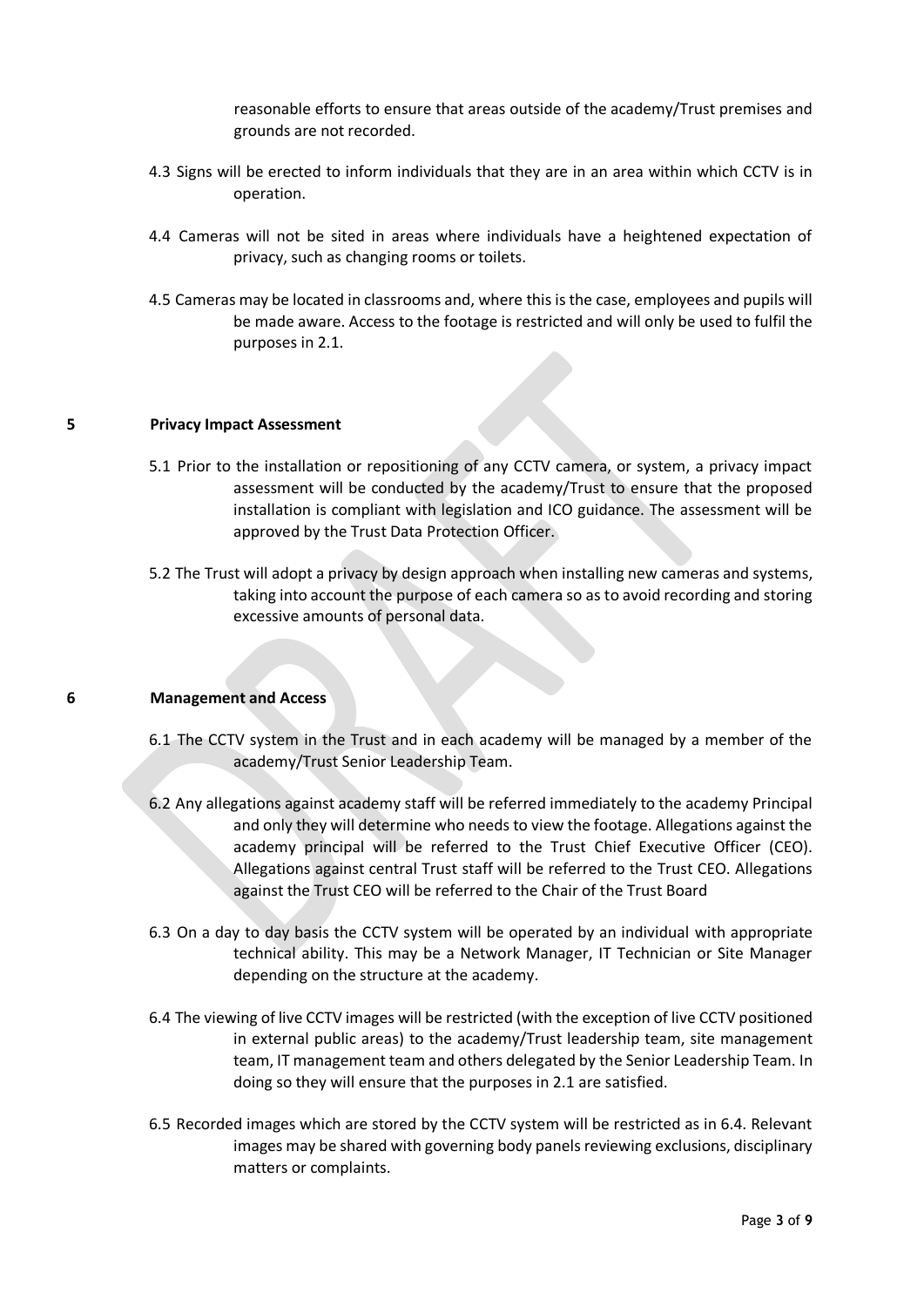- 6.6 No other individual will have the right to view or access any CCTV images unless in accordance with the terms of this policy as to disclosure of images.
- 6.7 The CCTV system is checked daily to ensure that it is operating effectively

#### **7 Storage and Retention of Images**

- 7.1 Any images recorded by the CCTV system will be retained only for as long as necessary for the purpose for which they were originally recorded.
- 7.2 Recorded images are stored for a maximum of 7 days unless there is a specific purpose for which they are retained for a longer period.
- 7.3 The Trust will ensure that appropriate security measures are in place to prevent the unlawful or inadvertent disclosure of any recorded images. The measures in place include:
	- 7.3.1 CCTV recording systems being located in restricted access areas;
	- 7.3.2 The CCTV system being encrypted/password protected;
	- 7.3.3 Restriction of the ability to make copies to specified members of staff
- 7.4 A log of any access to the CCTV images, including time and dates of access, and a record of the individual accessing the images, will be maintained by the academy/Trust.

#### **8 Disclosure of Images to Data Subjects**

- 8.1 Any individual recorded in any CCTV image is a data subject for the purposes of the Data Protection Legislation, and has a right to request access to those images.
- 8.2 Any individual who requests access to images of themselves will be considered to have made a subject access request pursuant to the Data Protection Legislation. Such a request should be considered in the context of the Trust's Subject Access Request Policy.
- 8.3 When such a request is made the appropriate individual with access to the CCTV footage (ref 6.4) will review the CCTV footage, in respect of relevant time periods where appropriate, in accordance with the request.
- 8.4 If the footage contains only the individual making the request then the individual may be permitted to view the footage. This must be strictly limited to that footage which contains only images of the individual making the request. The individual accessing the footage must take appropriate measures to ensure that the footage is restricted in this way.
- 8.5 If the footage contains images of other individuals then the academy/Trust must consider whether: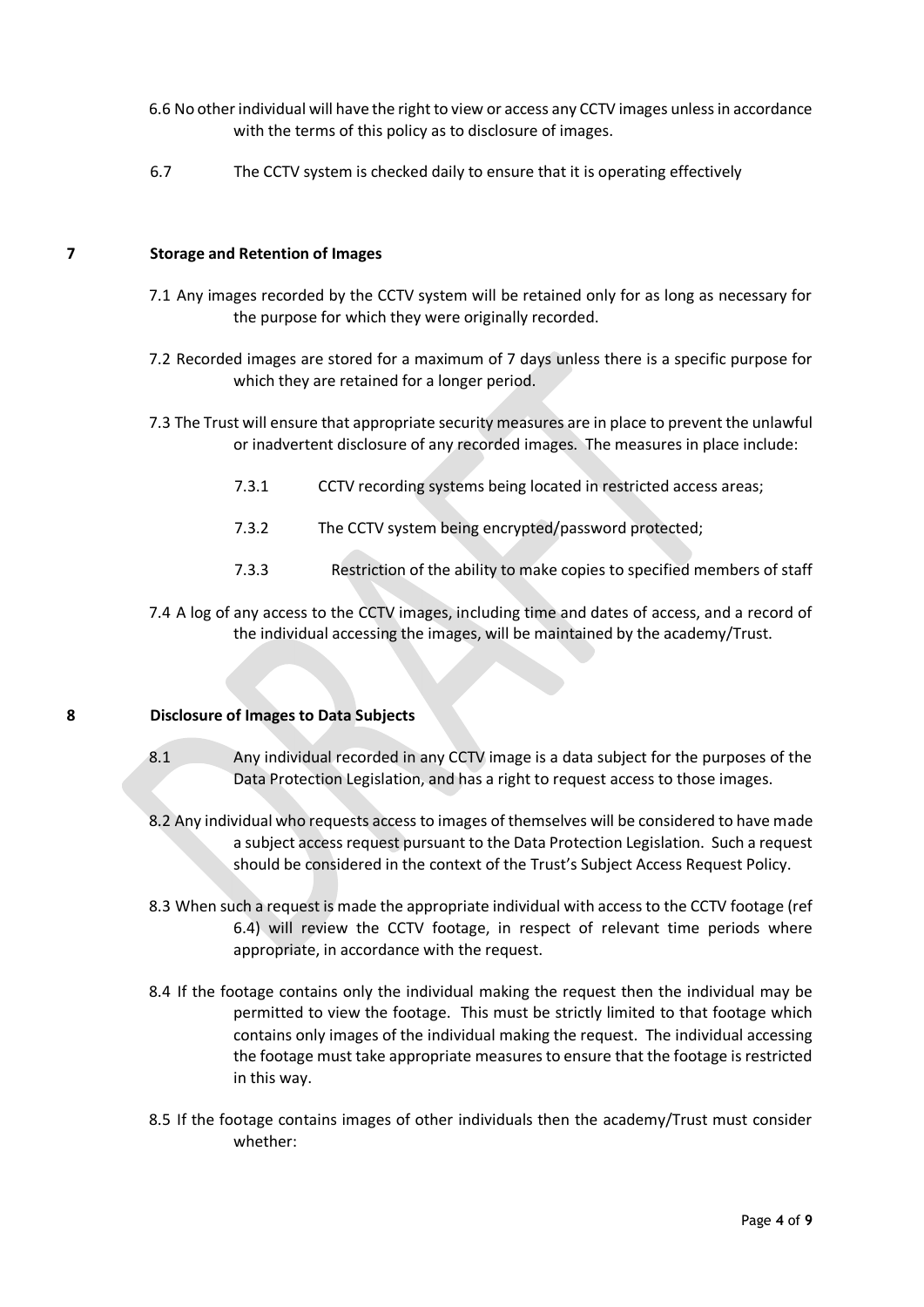- 8.5.1 The request requires the disclosure of the images of individuals other than the requester, for example whether the images can be distorted so as not to identify other individuals;
- 8.5.2 The other individuals in the footage have consented to the disclosure of the images, or their consent could be obtained; or
- 8.5.3 If not, then whether it is otherwise reasonable in the circumstances to disclose those images to the individual making the request.
- 8.6 A record must be kept, and held securely, of all disclosures which sets out:
	- 8.6.1 When the request was made;
	- 8.6.2 The process followed by to the individual with access to the CCTV footage in determining whether the images contained third parties;
	- 8.6.3 The considerations as to whether to allow access to those images;
	- 8.6.4 The individuals that were permitted to view the images and when; and
	- 8.6.5 Whether a copy of the images was provided, and if so to whom, when and in what format.

*Note that, when a subject access request is made then, unless an exemption applies (such as in relation to third party data that it would be unreasonable to disclose) then the requester is entitled to a copy in a permanent form. There is reference here only to "access" as opposed to a "permanent copy" as the academy/Trust may consider it preferable in certain circumstances to seek to allow access to images by viewing in the first instance without providing copies of images. If an individual agrees to viewing the images only then a permanent copy does not need to be provided. However, if a permanent copy is requested then this should be provided unless to do so is not possible or would involve disproportionate effort*.

# **9 Disclosure of Images to Third Parties**

- 9.1 The academy/Trust will only disclose recorded CCTV images to third parties where it is permitted to do so in accordance with the Data Protection Legislation.
- 9.2 CCTV images will only be disclosed to law enforcement agencies in line with the purposes for which the CCTV system is in place.
- 9.3 If a request is received from a law enforcement agency for disclosure of CCTV images then the individual with access to the CCTV footage must follow the same process as above in relation to subject access requests. Detail should be obtained from the law enforcement agency as to exactly what they want the CCTV images for, and any particular individuals of concern. This will then enable proper consideration to be given to what should be disclosed, and the potential disclosure of any third party images.
- 9.4 The information above must be recorded in relation to any disclosure.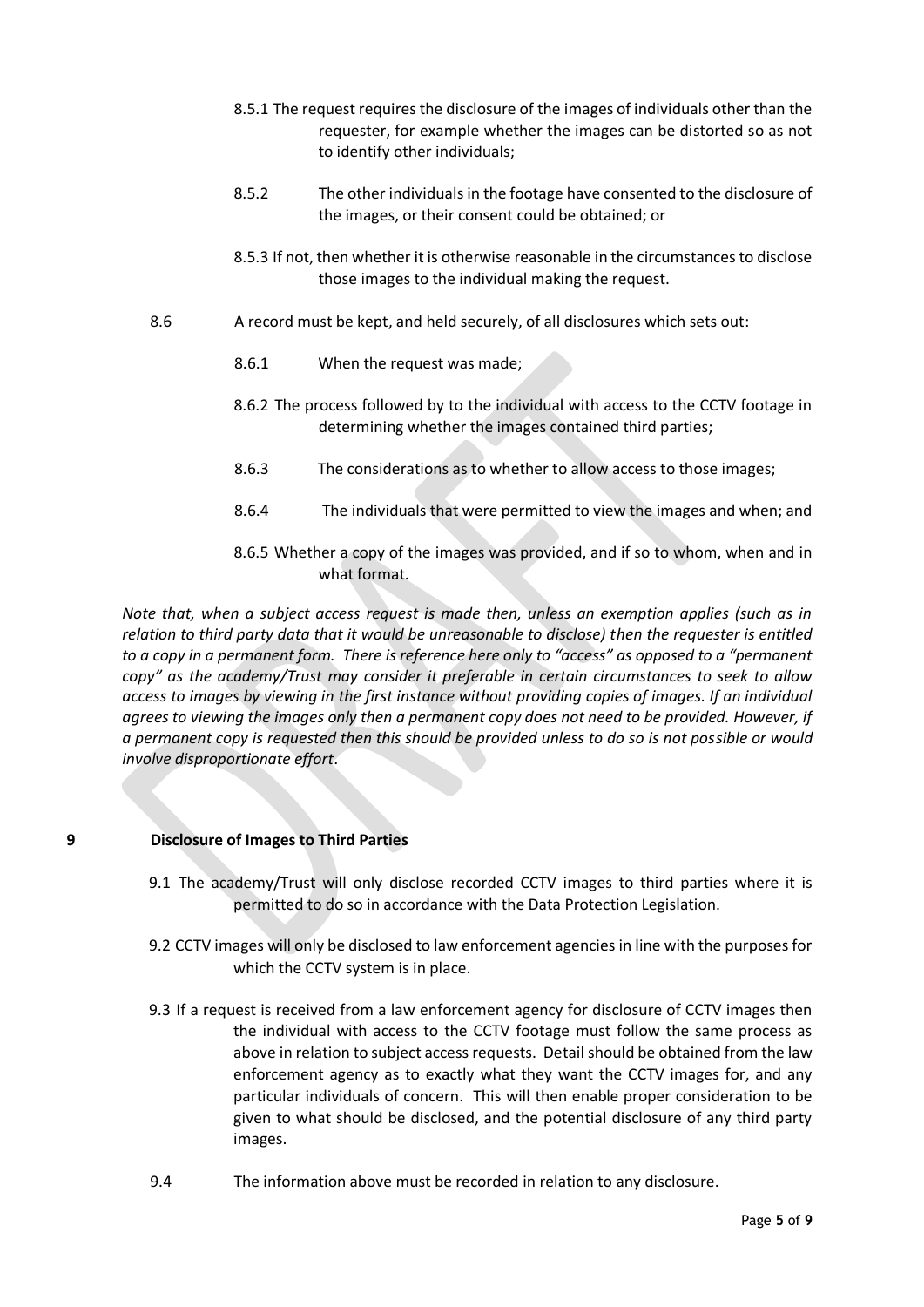9.5 If an order is granted by a Court for disclosure of CCTV images then this should be complied with. However very careful consideration must be given to exactly what the Court order requires. If there are any concerns as to disclosure then the Data Protection Officer should be contacted in the first instance and appropriate legal advice may be required.

#### **10 Review of Policy and CCTV System**

10.1 This policy will be reviewed every two years or earlier should the need arise.

# **11 Misuse of CCTV systems**

- 11.1 The misuse of CCTV system could constitute a criminal offence.
- 11.2 Any member of staff who breaches this policy may be subject to disciplinary action.

# **12 Complaints relating to this policy**

12.1 Any complaints relating to this policy or to the CCTV system operated by the academy/Trust should be made in accordance with the academy/Trust Complaints Policy.

# **CCTV PRIVACY IMPACT ASSESSMENT TEMPLATE**

1 Who will be captured on CCTV?

[Pupils, staff, parents / carers, volunteers, academy councillors, and other visitors including members of the public etc.]

# 2 What personal data will be processed?

[Facial Images, behaviour, sound, etc.]

3 What are the purposes for operating the CCTV system? Set out the problem that the [Trust/Academy/School] is seeking to address and why the CCTV is the best solution and the matter cannot be addressed by way of less intrusive means.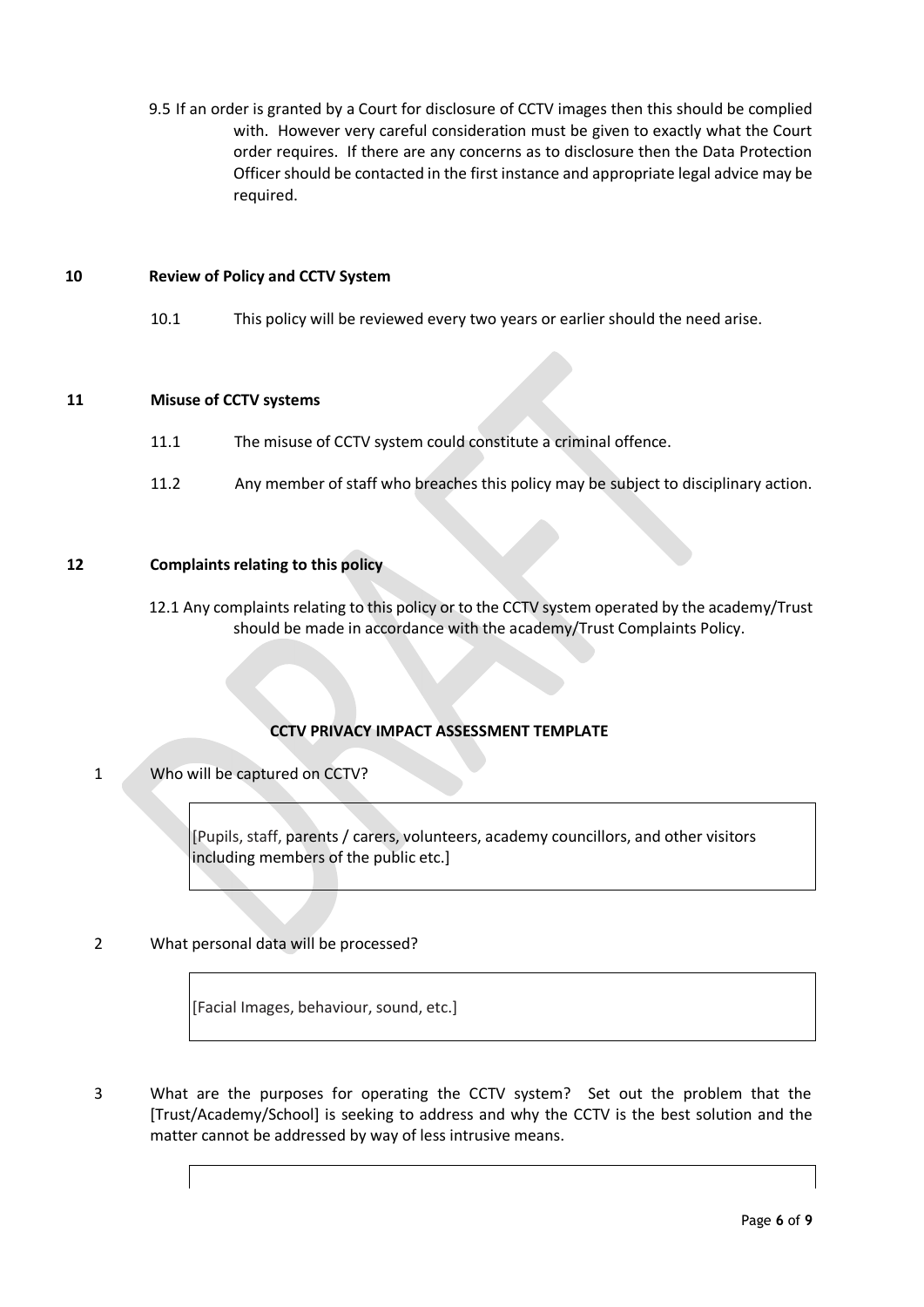# 4 What is the lawful basis for operating the CCTV system?

[Legal Obligation, legitimate interests of the organisation to maintain health and safety and to prevent and investigate crime]

5 Who is/are the named person(s) responsible for the operation of the system?

# 6 Describe the CCTV system, including:

- a. how this has been chosen to ensure that clear images are produced so that the images can be used for the purpose for which they are obtained;
- b. siting of the cameras and why such locations were chosen;
- c. how cameras have been sited to avoid capturing images which are not necessary for the purposes of the CCTV system;
- d. where signs notifying individuals that CCTV is in operation are located and why those locations were chosen; and
- e. whether the system enables third party data to be redacted, for example via blurring of details of third party individuals.
- 7 Set out the details of any sharing with third parties, including processors

[Police, subject access, etc. Careful consideration should be given to whether any provider is used in relation to the CCTV system and the access they might have to images. Will those processors send this data outside of the EEA, for example for storage in a cloud based system?]

8 Set out the retention period of any recordings, including why those periods have been chosen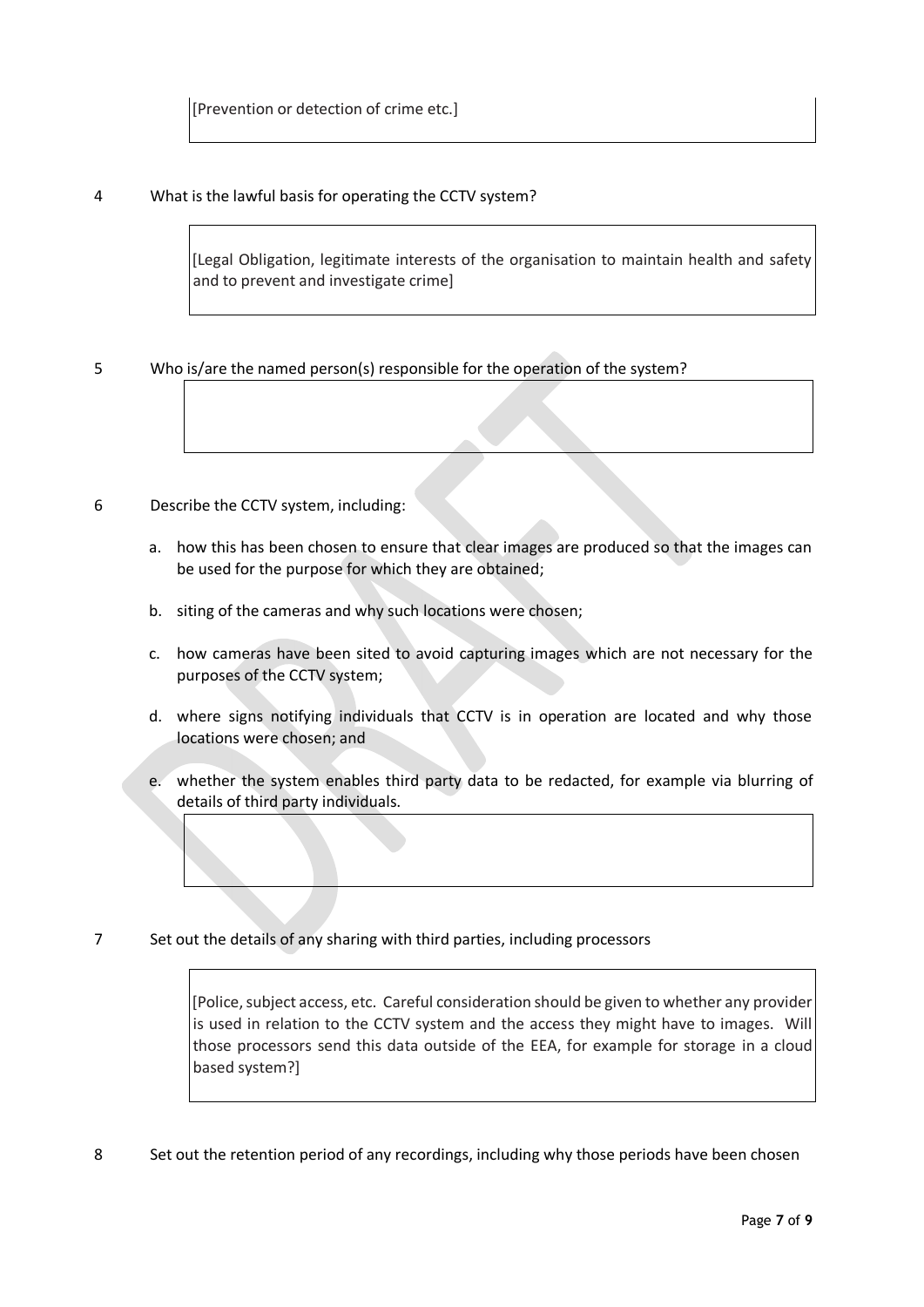# 9 Set out the security measures in place to ensure that recordings are captured and stored securely

# 10 What are the risks to the rights and freedoms of individuals who may be captured on the CCTV recordings?

For example:

- Is it fair to record them in the way proposed?
- How is the amount of data processed to be minimised?
- What are the risks of the system being accessed unlawfully?
- What are the potential data breach risks?
- What are the risks during any transfer of recordings, or when disclosed to third parties such as the police?

#### 11 What measures are in place to address the risks identified?

- 12 Have parents and pupils where appropriate been consulted as to the use of the CCTV system? If so, what views were expressed and how have these been accounted for?
- 13 When will this privacy impact assessment be reviewed?

#### **Approval:**

This assessment was approved by the Data Protection Officer: